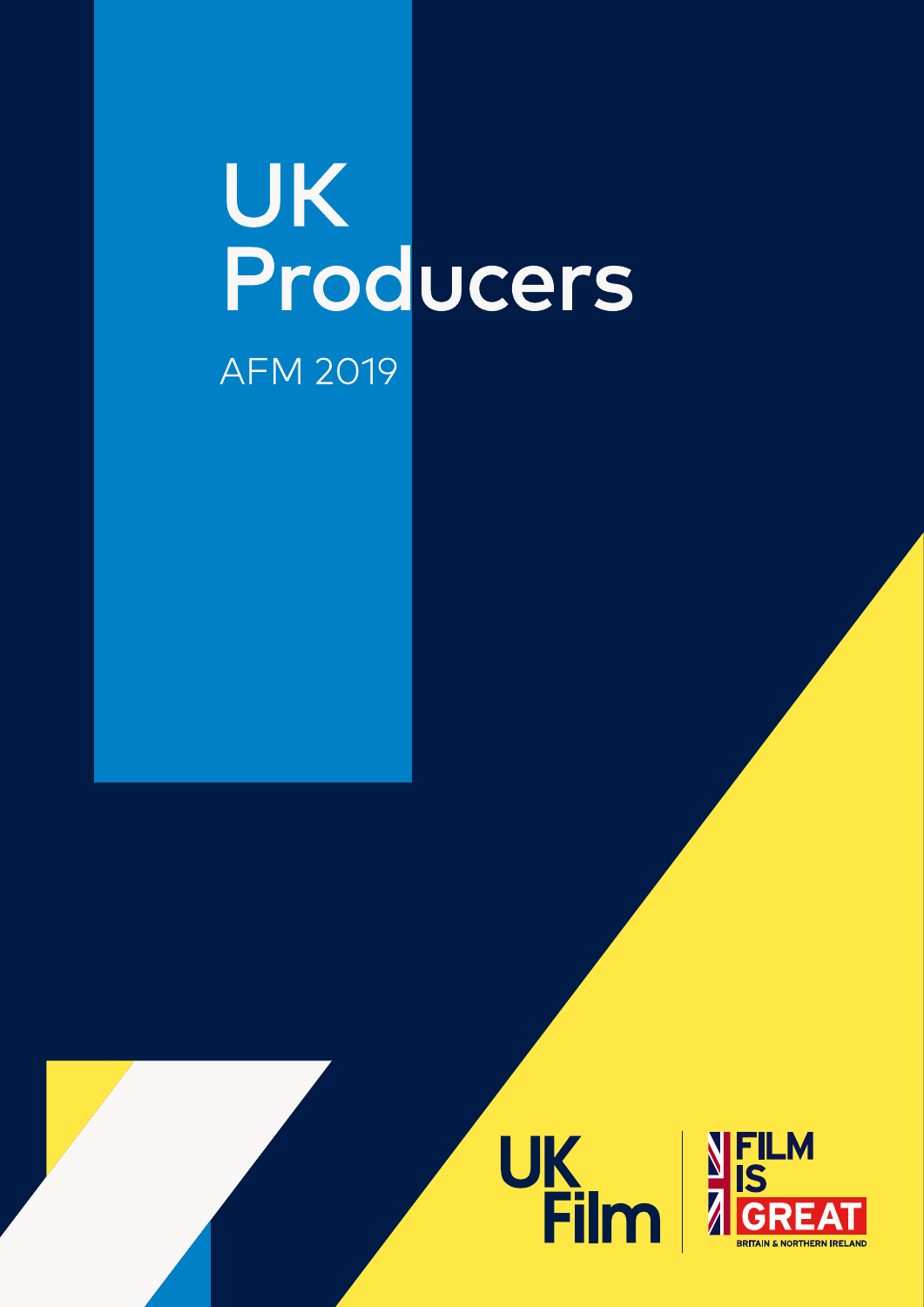| Alpha1Media                    | <b>Talal Malik</b>                                                                               |
|--------------------------------|--------------------------------------------------------------------------------------------------|
| Altitude Film Ent.             | William Clarke<br>Laura Wilson                                                                   |
| <b>Anton Corp</b>              | John Zois<br>Sebastien Raybaud<br>jzois@antoncorp.com                                            |
| Aptitude Films                 | Becca Carroll Guido<br>beckyguido@icloud.com<br>David Freedman<br>davidfreedman@newindiefilm.com |
| <b>Aquarium Studios</b>        | Pam Thompson                                                                                     |
| <b>Awesome Pictures</b>        | James Jeje                                                                                       |
| <b>Axis Studios</b>            | David Townsend<br><b>Andrew Pearce</b>                                                           |
| <b>Bankside Films</b>          | Stephen Kelliher<br>stephen@bankside-films.com                                                   |
| <b>Big Ben Studios</b>         | Roseita Royce                                                                                    |
| C <sub>21</sub> Media          | Adam Benzine                                                                                     |
| chris.hardman Pictures         | Chris Hardman                                                                                    |
| <b>Cornerstone Films</b>       | Mark Gooder<br>Alison Thompson                                                                   |
| <b>Couch Potato Films</b>      | Adam Bouabda<br>Keith Bell                                                                       |
| <b>Crome Films</b>             | Christophe Verneau                                                                               |
| Dreamengine Media              | David Baboulene                                                                                  |
| Emergence Films                | Sienna Beckman<br>sienna@emergencefilms.co.uk                                                    |
| <b>Enriched Media Group</b>    | Martin McCabe<br>Mick Southworth<br>Philip Burgin                                                |
| <b>Entertainment Film Dist</b> | Jack Webb<br>jackw@entertainment-film.com<br>Nigel Green<br><b>Trevor Green</b>                  |
| <b>EQ Films</b>                | Paul Desira                                                                                      |
| Equals                         | <b>Ben Cauley</b><br>b.cauley@equals.co                                                          |
| <b>ESA Pictures</b>            | Ahmad Zaheer<br>z.ahmad@fastnet.co.uk                                                            |
| <b>Evolutionary Films</b>      | John Adams<br>john@evolutionaryfilms.com<br>Ross Boyask<br>ross@evolutionaryfilms.com            |
| Eye-Cue Films                  | Benjamin Johns<br>hello@eye-cuefilms.com                                                         |
|                                |                                                                                                  |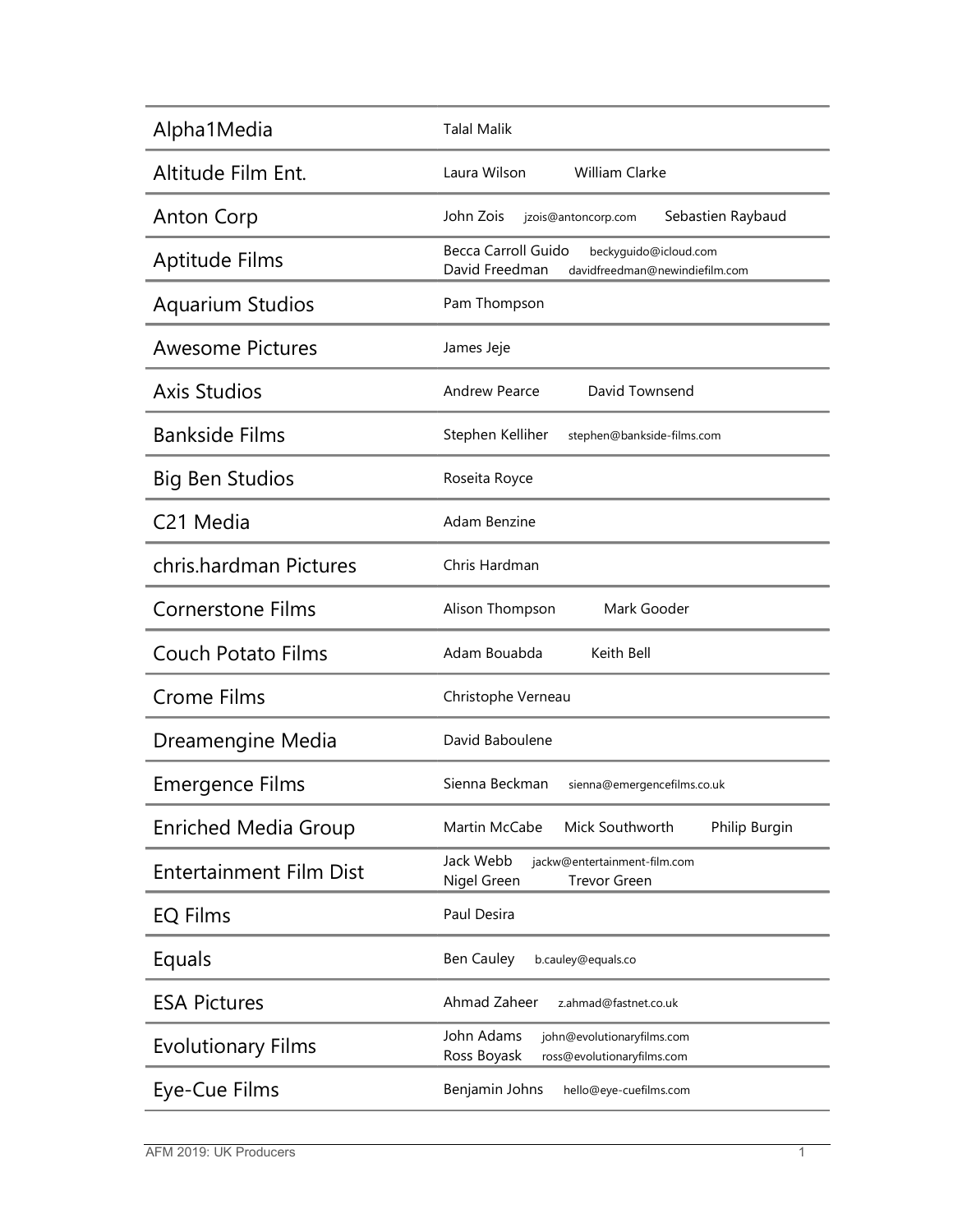| Film Birmingham            | Sindy Campbell<br>sindy@filmbirmingham.co.uk                                                                  |
|----------------------------|---------------------------------------------------------------------------------------------------------------|
| <b>Film Seekers</b>        | Caroline Couret-Delègue<br>caroline@film-seekers.com                                                          |
| Focus Features (UK)        | Luane Gauer Iuane.gauer@nbcuni.com Ophelie Marchand                                                           |
| Gaia Media Management      | Andy Thompson<br>andy@gaiamedia.co.uk                                                                         |
| <b>GFM Films</b>           | <b>Guy Collins</b><br>quy@qfmfilms.com<br>Michael Ryan<br>michael@gfmfilms.com                                |
| <b>Great Point Media</b>   | Nada Cirjanic                                                                                                 |
| <b>High Fliers Films</b>   | Zach Rothwell<br>zach@high-fliers.co.uk                                                                       |
| <b>Hutchinson Pictures</b> | Amy Burke info@hutchinsonpictures.com David Hutchinson                                                        |
| Ingenious Media            | Andrea Scarso<br>Christelle Conan<br>Peter Touche<br>Simon Williams<br>simon.williams@theingeniousgroup.co.uk |
| Ion Films                  | Paul Thompstone                                                                                               |
| Itchy Fish Film            | TJ Herbert<br>tj@itchyfishfilm.com                                                                            |
| Jinga Films                | Julian Richards<br>jr@jingafilms.com                                                                          |
| Lamb Films                 | Larry Cowan<br>lar@lambfilms.com                                                                              |
| Lionsgate UK               | Nicholas Manzi<br>nmanzi@lionsgatefilms.co.uk                                                                 |
| Little Dude Films          | lan Beaumont<br>info@littledudefilms.com                                                                      |
| Luna W                     | Victoria Davis                                                                                                |
| Marble Sinew               | Kayser Foyz<br>kayser@marblesinew.com                                                                         |
| Metro International Ent.   | Will Machin<br>will.machin@metro-films.com                                                                    |
| Movelight                  | Raoul Girard                                                                                                  |
| Moviehouse Ent.            | <b>Gary Phillips</b><br>gary.phillips@moviehouseent.com                                                       |
| <b>Obverse Films</b>       | Bob Jordan                                                                                                    |
| Park Circus Group          | Graham Fulton<br>graham@parkcircus.com<br>Mark Hirzberger-Taylor                                              |
| <b>Parkland Pictures</b>   | Andrew Brown<br>andrew@parklandpictures.com                                                                   |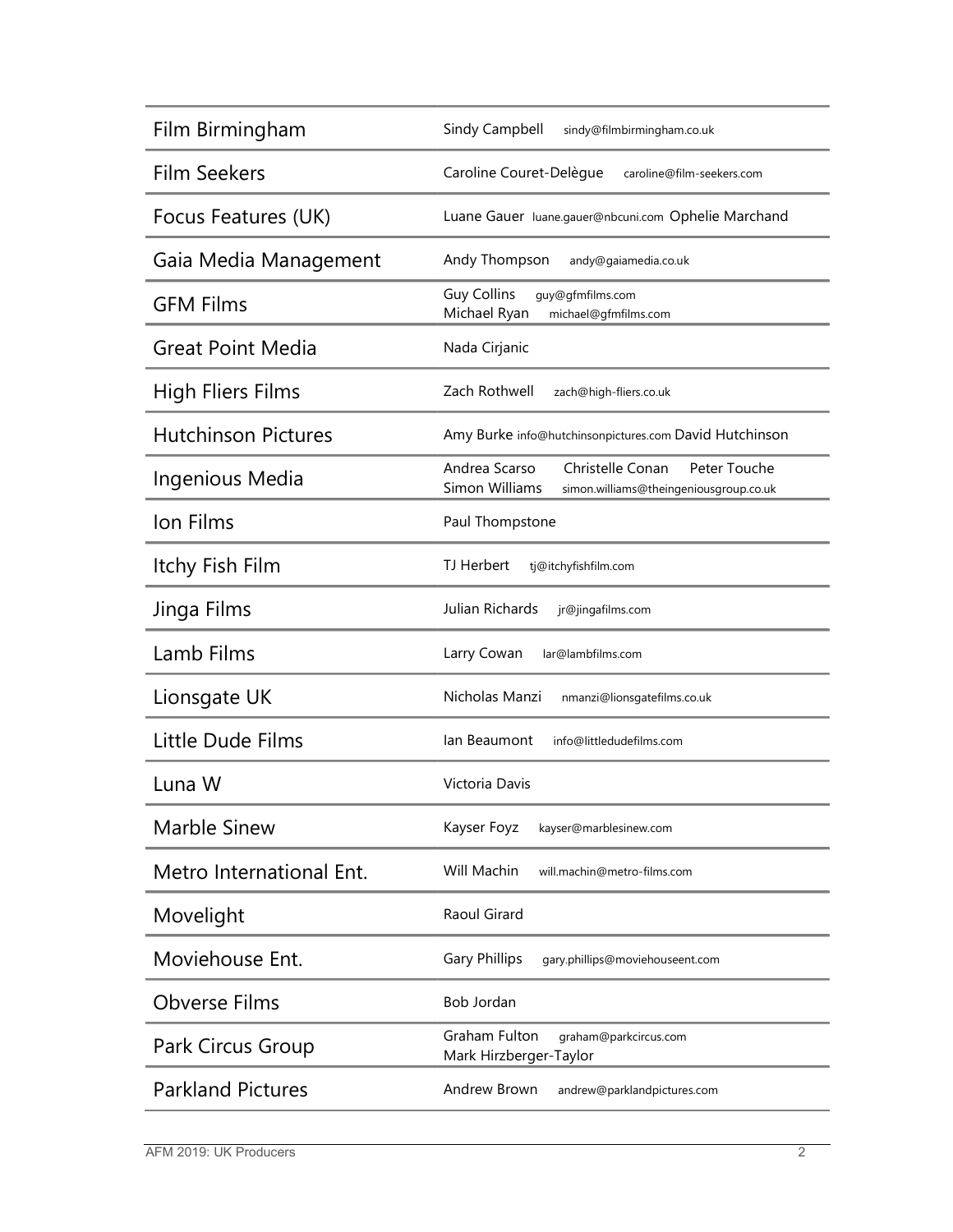| <b>Peracals Productions</b>      | Eileen Skopnik<br>Jason Fite<br>jason@peracals.com                                                                   |
|----------------------------------|----------------------------------------------------------------------------------------------------------------------|
| Prospect 3                       | Krystian Kozlowski                                                                                                   |
| <b>Protagonist Pictures</b>      | Dave Bishop<br>Isabelle Stewart<br>isabelle@protagonistpictures.com                                                  |
| Reach Up High Ent.               | Demetris Kyriacou<br>demetris@reachuphigh.com                                                                        |
| Reason <sub>8</sub> Films        | Denis Krupnov<br>dk@reason8films.com                                                                                 |
| <b>Red Star</b>                  | <b>Ben Smith</b>                                                                                                     |
| <b>Redeeming Features</b>        | <b>Adriel Thomas</b><br><b>Isabel Pastor</b><br>Nathanael Wiseman<br>nate@redeemingfeatures.co.uk                    |
| <b>Riaan Rai Motion Pictures</b> | Jitendra Kumar                                                                                                       |
| Rocket Science                   | <b>Thorsten Schumacher</b>                                                                                           |
| <b>SC Films International</b>    | <b>Russell Webber</b><br>russell@scfilmsinternational.com<br>Simon Crowe<br>simon@scfilmsinternational.com           |
| <b>Scanner Rhodes Prods.</b>     | Dean Fisher<br>dean@scanner-rhodes.co.uk                                                                             |
| Screenbound Int'l Pictures       | Alan Byron<br>alan.byron@screenbound.co.uk                                                                           |
| See-Saw Films (London)           | Simon Gillis<br>sq@see-saw-films.com                                                                                 |
| <b>Shakespeare Sisters</b>       | Anna-Elizabeth Shakespeare anna@shakespeare-sisters.com<br>Hillary Shakespeare<br>hillary@shakespeare-sisters.com    |
| Sharp House                      | Emma Dutton<br>emma@sharp-house.com                                                                                  |
| Signature Entertainment          | Elizabeth Williams<br>elizabeth@signature-entertainment.co.uk<br>Marc Goldberg<br>marc@signature-entertainment.co.uk |
| <b>Smart Boy Productions</b>     | Christopher Lovell                                                                                                   |
| <b>Smartboy Productions</b>      | Simon Lovell                                                                                                         |
| Spier Films UK                   | Arnica Miakista<br>Arnica@spierfilms.com                                                                             |
| <b>Sporting Films</b>            | Adrian Bracken<br>adrian@sportingfilms.com                                                                           |
| Studiocanal (UK)                 | <b>Alison Meese</b><br>alison.meese@studiocanal.com<br>Jed Benedict<br>jed.benedict@studiocanal.co.uk                |
| Take The Mike Prods.             | Gerry Nwimo                                                                                                          |
| <b>Tea Entertainment</b>         | lan Stephens                                                                                                         |